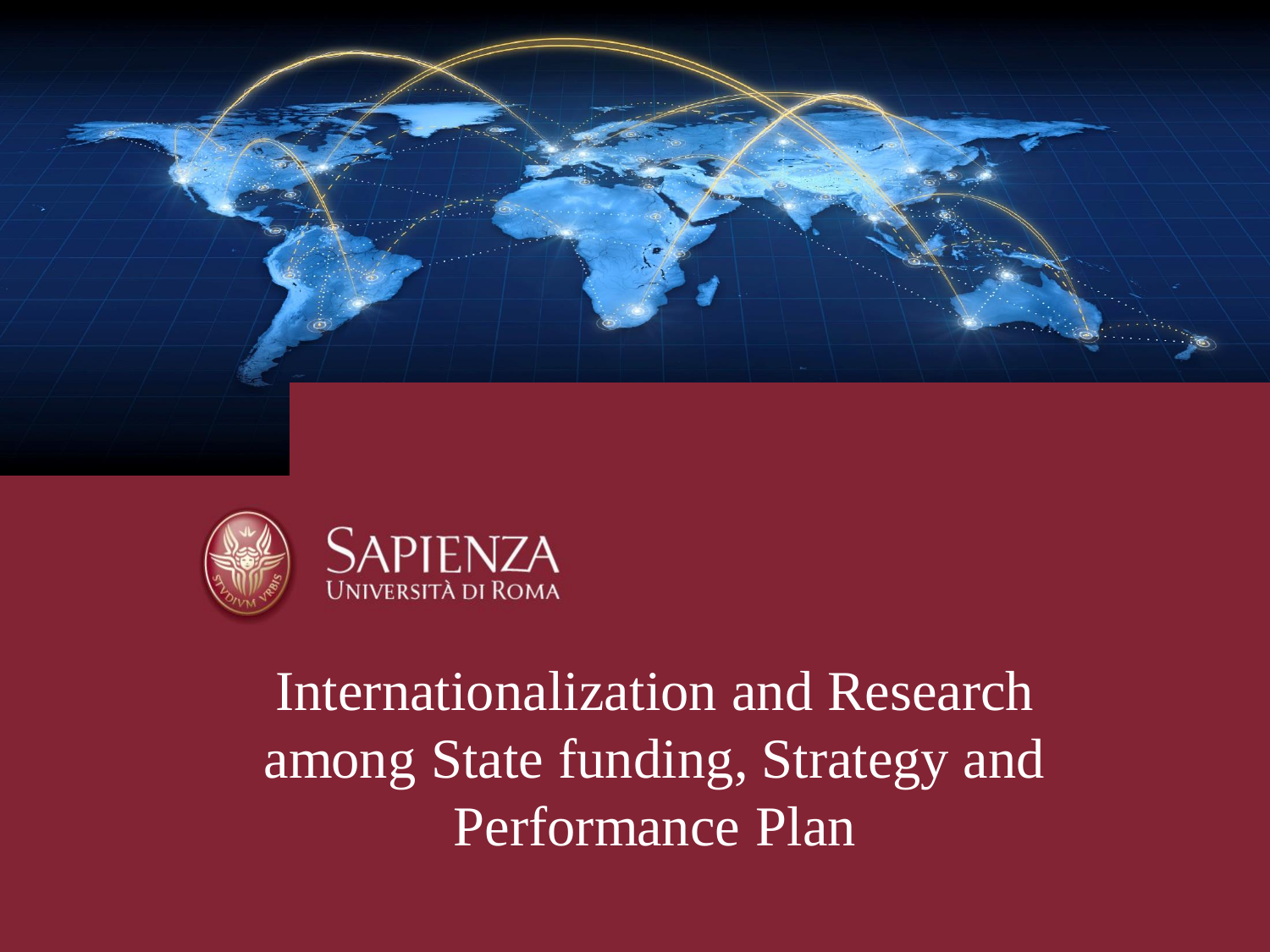

## **Sapienza University of Rome SOME FIGURES**

- **108.000** Students enrolled 2015/16
- **6.086** International students enrolled 2015/2016
- **3.700** Professors
- **900** Researchers
- **4.000** Administrative staff
- **155** Undergraduate courses 2016/17
- **106** Postgraduate courses 2016/17
- **14** Single cycle courses 2016/17
- **23** Courses entirely taught in English (2 U, 20 PG, 1 SC)
- **81** PhDs 2016/17 (5 International)
- **107** Specialization Schools 2016/17
- **57 Courses of Higher education 2016/2017**
- **55 Courses with double or multiple degree**
- **253** Professional Masters of 1<sup>st</sup> and 2<sup>nd</sup> cycle 2016/17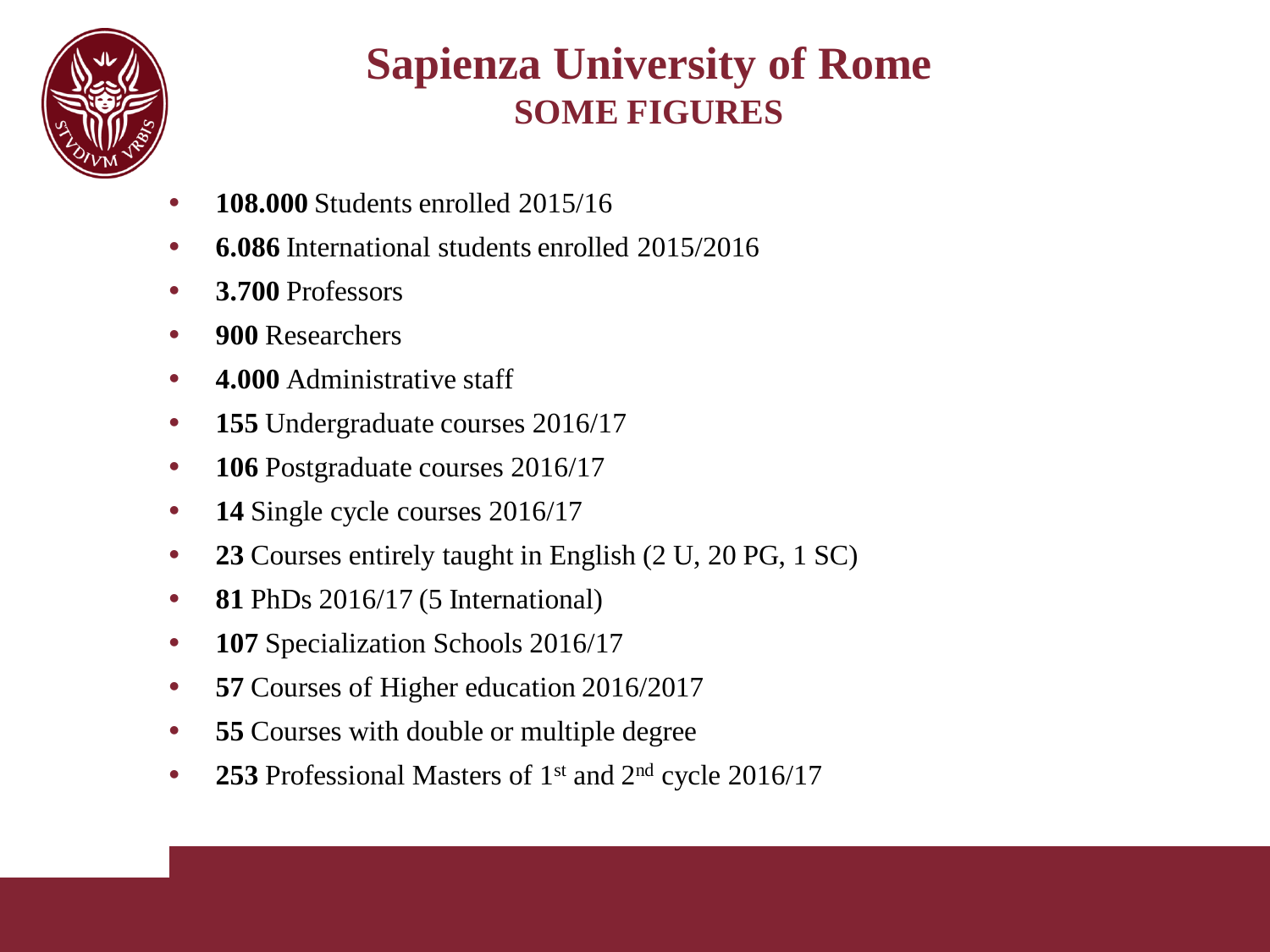

**Our main Internationalization policy starting questions**

1. State rules and funding:

which rules, how implemented and how many resources and Sapienza's budget?

2. Which Strategic Plan?

3. How is the Strategic Plan implemented in Sapienza and who and where starts and leads the monitoring process? (Which are the main steps to take and goals to be achieved and how do we improve our Internationalization strategy?)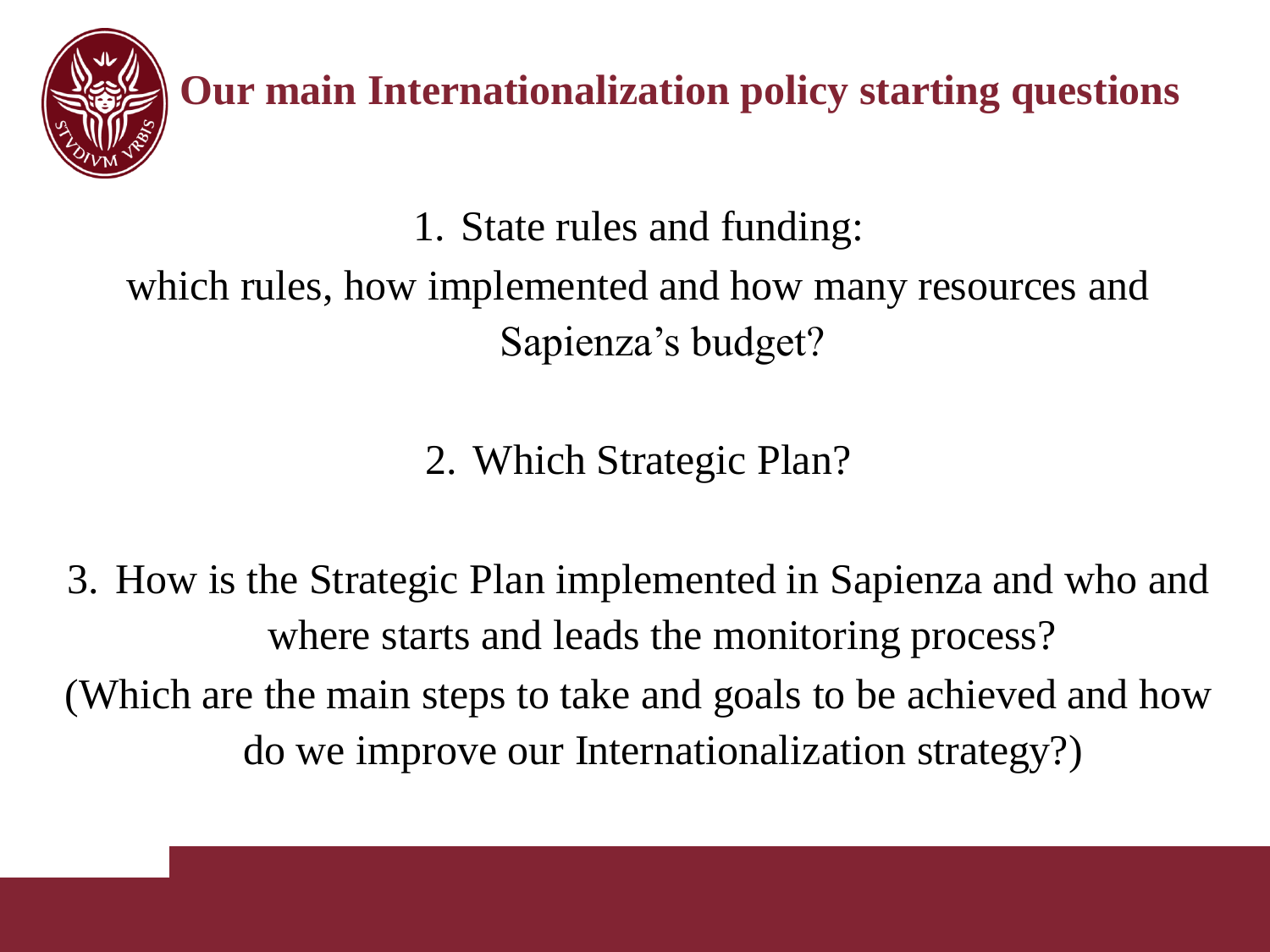

### **1993**

Recognition at national level of university financial autonomy

Introduction of the annual budget to be assigned to each single Italian university – **FFO**

## Establishment of the first internal and external evaluation structures

Autonomy means that HEIs are free, within a certain frame, to act and use public funding according to their strategies/policies: from here the need of evaluation of performance in the use of public money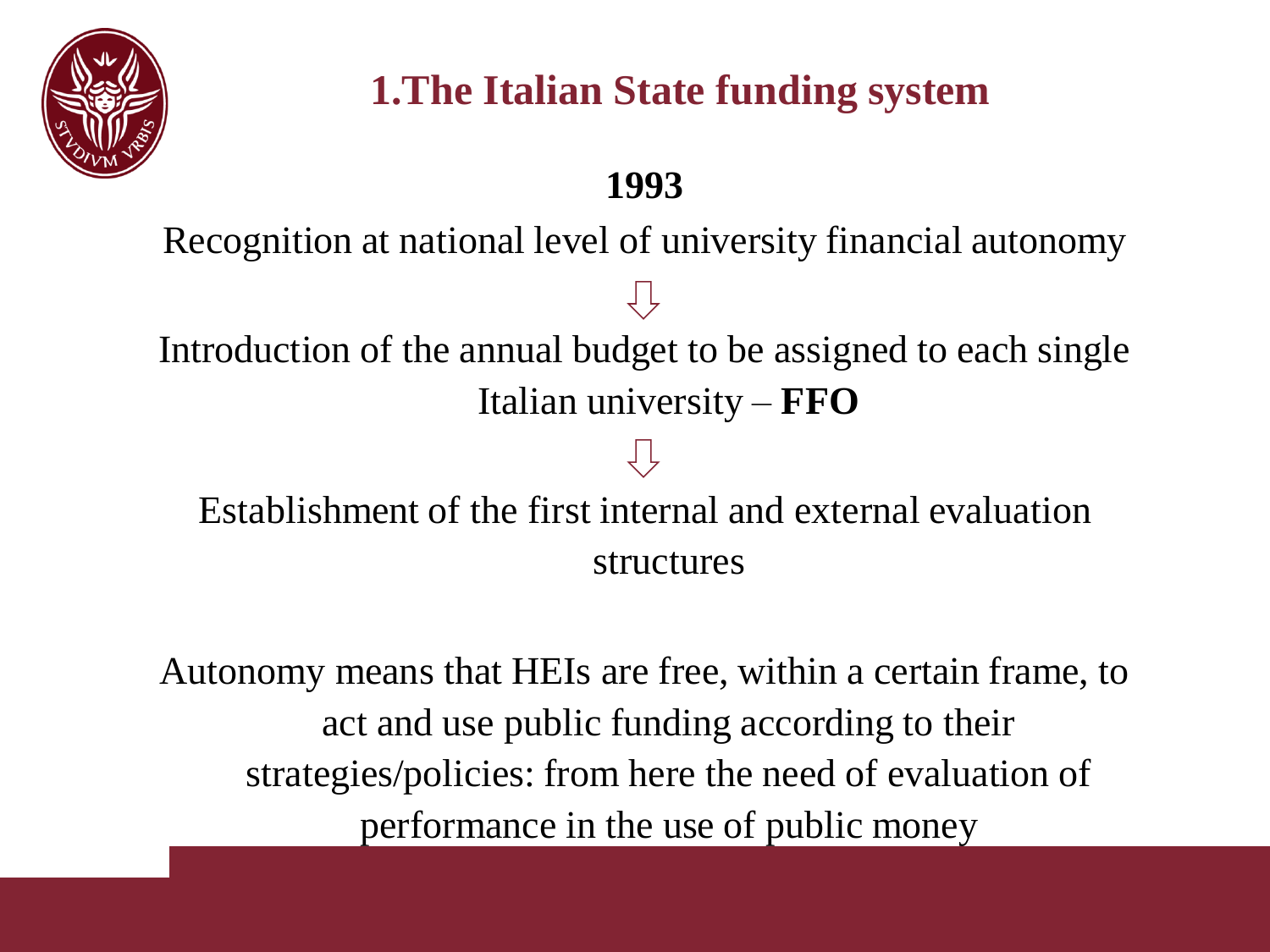

Sapienza's budget is made out ROUGHLY of: 60% State Funding (FFO) 20% Students Fees 20% Private and Project Entries  $(\text{around } \text{\textsterling}1.000.000.000)$ The FFO, given to each university by the Ministry of Education, is being calculated on: 1. BASE QUOTA 2. REBALANCING QUOTA + OTHER INTERVENTIONS 3. MERIT/AWARD QUOTA + 3yP QUOTA

**State funding - year 2016 available € 6.919.317.619**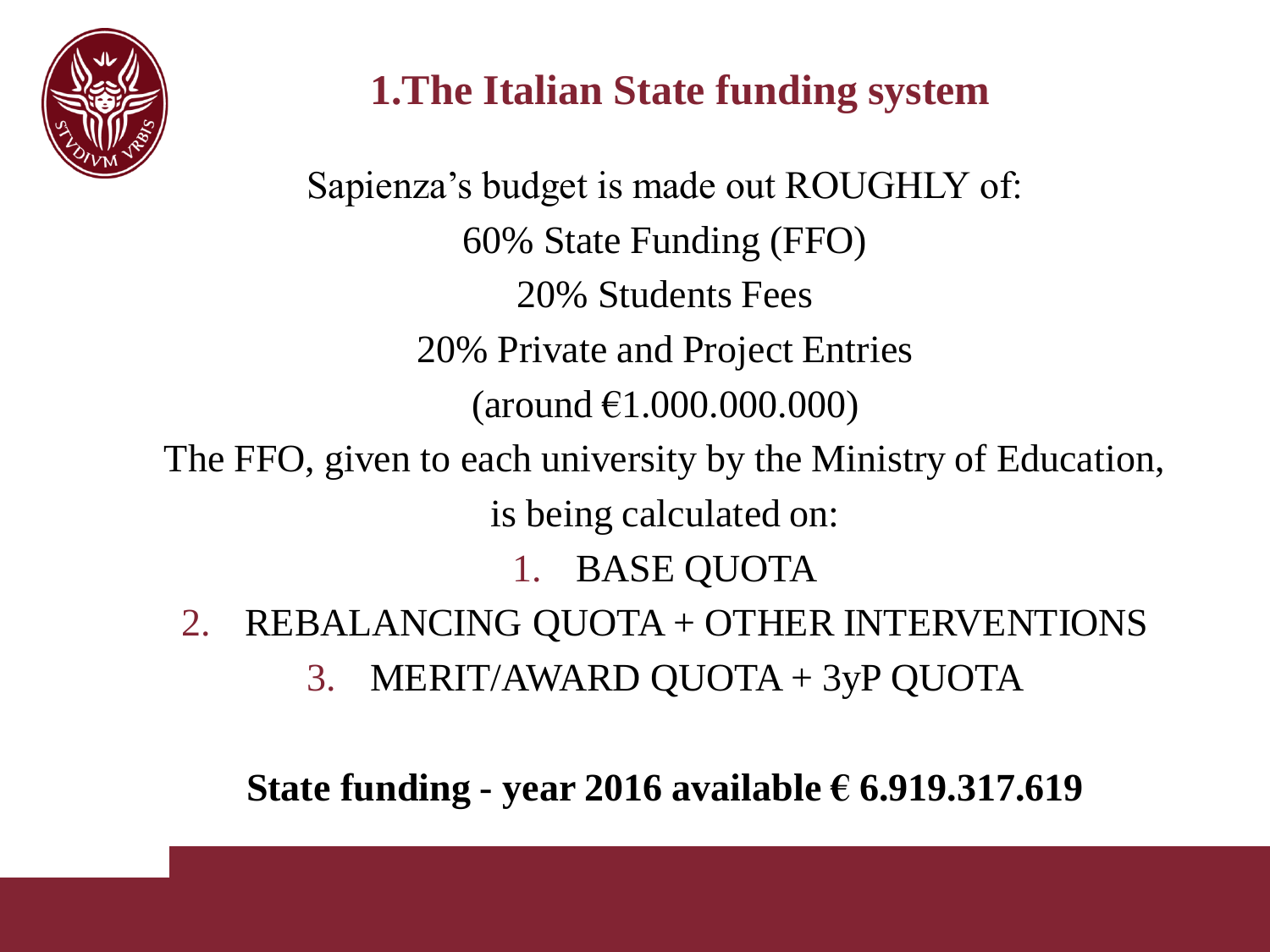

# **1.The Italian State funding: Keyword MERIT**

**1.BASE QUOTA** (**75%** of the whole/**€385 Mil. in 2015** and **67%** of the whole/**€345 Mil. in 2016 including 3yP**)

- Student Standard Cost (Sapienza around 7.000 euros each) – 20%

Historic quota - 80%

The prevision is to transform this quota in 100% SSC in 2018.

The BASE QUOTA decreases in favor of other quotas:

**2016** 67% - **2017** 65% - **2018** 63% minimum

of the whole Ministry budget.

#### **2.REBALANCING QUOTA + OTHER INTERVENTIONS**

In 2015 it has been the 6**%** of the whole FFO for Sapienza. In 2016 it is 12% maximum.

**3.MERIT/AWARD QUOTA + Incentive QUOTA on 3ybasis** 

In 2015 it represented the **18% (€77 Mil.)** of the whole FFO

**2016** 20% - **2017** 22% - **2018** 24% minimum – **INCREASING + 1% dedicated to Incentive q.**

**TOTAL STATE FUNDING FOR SAPIENZA IN 2016**

#### **€454.544.176,00**

**BUT SOME OTHER FUNDS ARE MISSING (OTHER INTERVENTIONS)**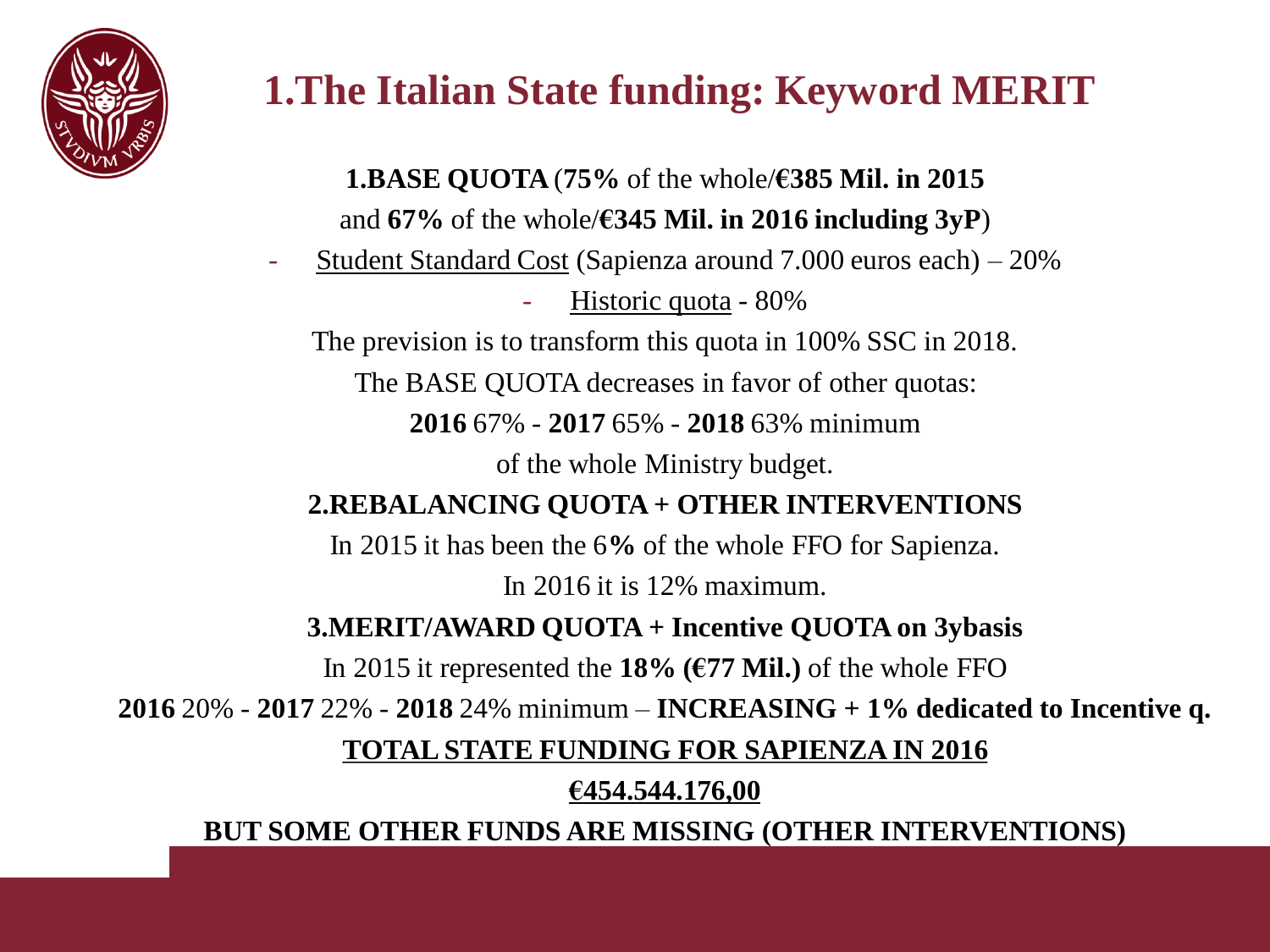

The Italian Ministry aims are:

- to reduce the QUOTA BASE to the 63% of the whole FFO within the year 2018
	- to substitute slowly the QUOTA BASE with the MERIT/AWARD BASE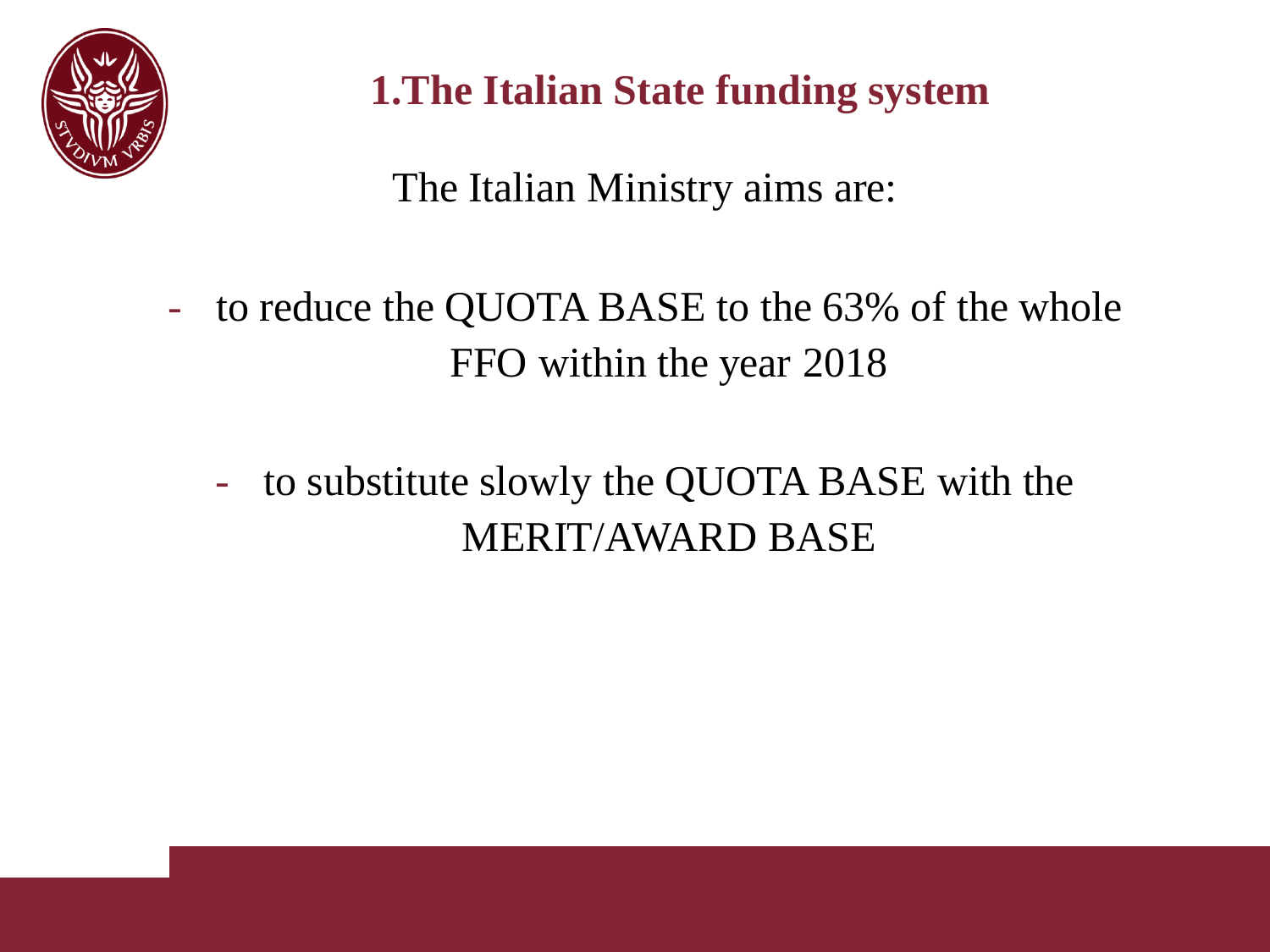

Internationalization and Research are relevant mainly in the definition of the MERIT/AWARD QUOTA + Incentive QUOTA on 3ybasis that are calculated on: a) Outcomes of Research Activities assessment (VQR) – 60% b) Recruitment Policies – 20% c) Internationalization of Didactics – 20% d) + Incentive QUOTA on 3ybasis  $1\%$ even though the relevance of Internationalization is also comprised in the OTHER INTERVENTIONS (including YOUTH FUND) Financial data not yet available from the Ministry!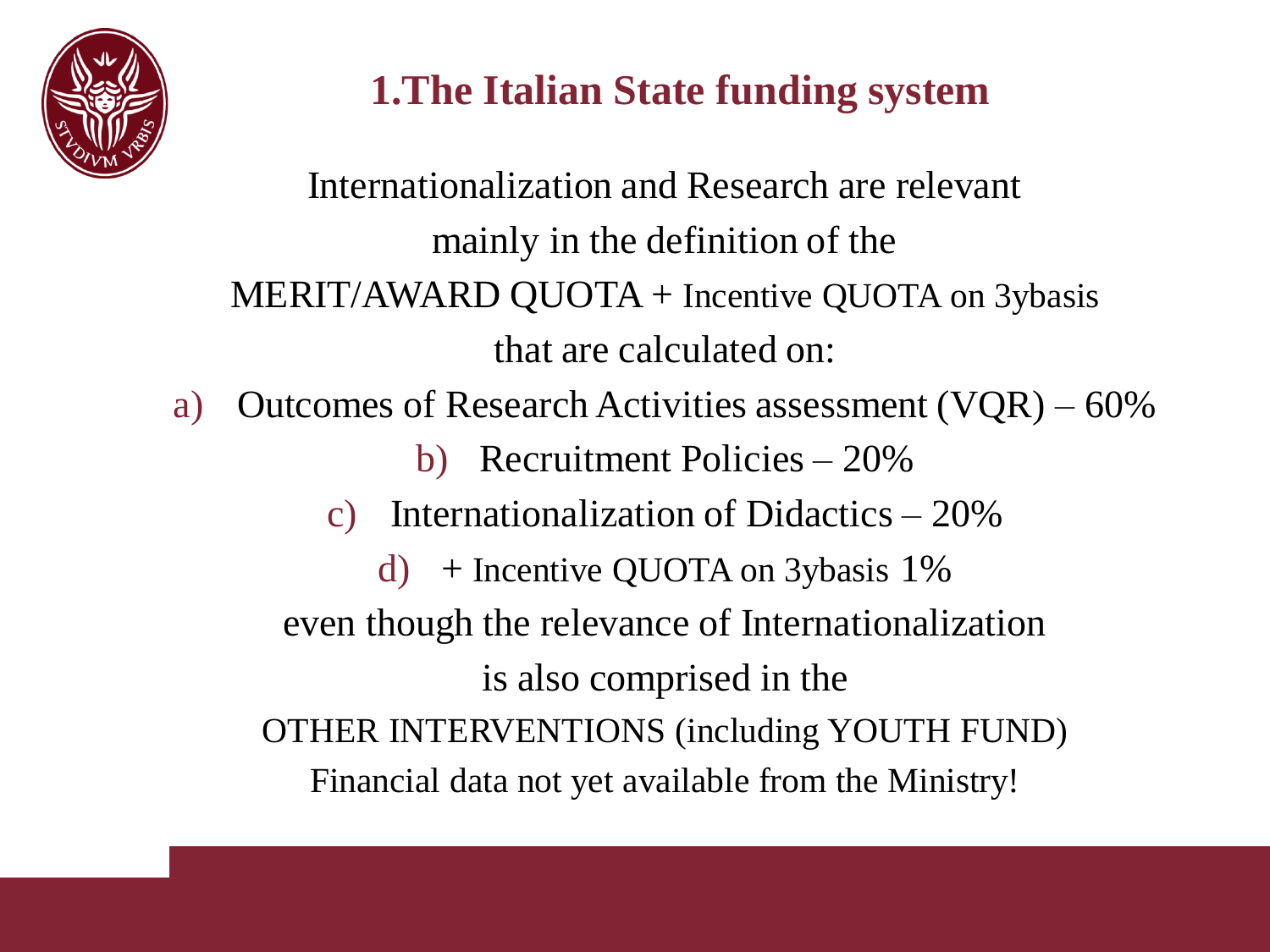

### **2. The Strategic Plan of Sapienza and the Performance Plan**

is based upon a mission, a vision, and values and follows the political address of the Ministry of Education and Research.

SWOT ANALISYS.

The main **Strategic Objectives**

set in the new SP 2016-2020 are currently under approval.

The **Strategic Objectives** set in the old SP 2013-2015

are aimed at enhancing

- Research
- **Internationalization**
- Technological Innovation
	- Didactics
	- Third Mission
		- **Services**
- Governance/Management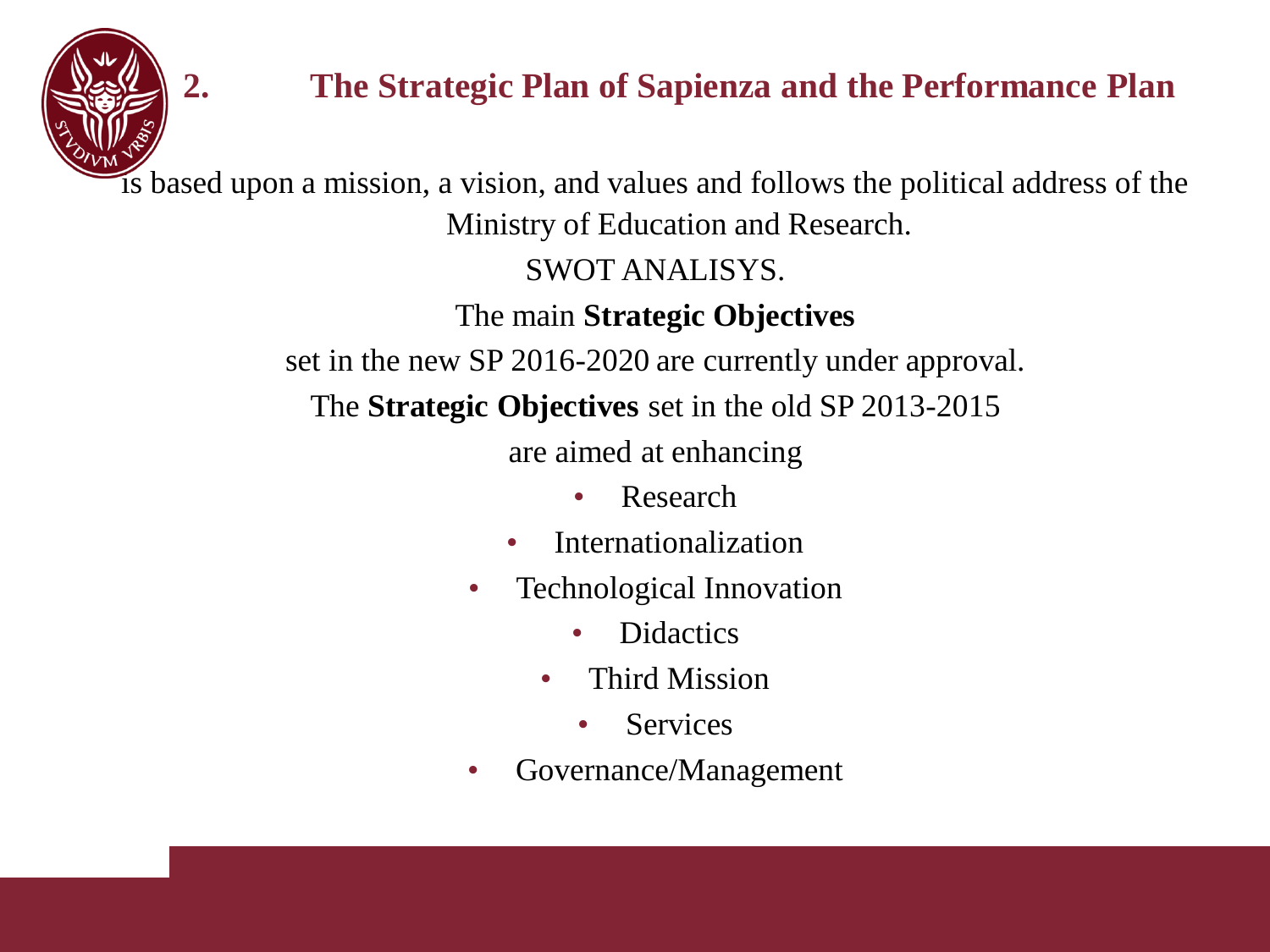

### **2. The Strategic Plan of Sapienza and the Performance Plan**

The Strategic Plan of Sapienza is also implemented through the Performance Plan that is revised year by year (Legge Brunetta).

1.The Rector gives operational objectives to the DG and to the administration. 2.The DG declines and gives them to the single administrative structures, in which each indicator is declined into specific TARGETS.

> For each year of implementation there is a target to be achieved. Each year the target can be improved according to the performance of the previous year.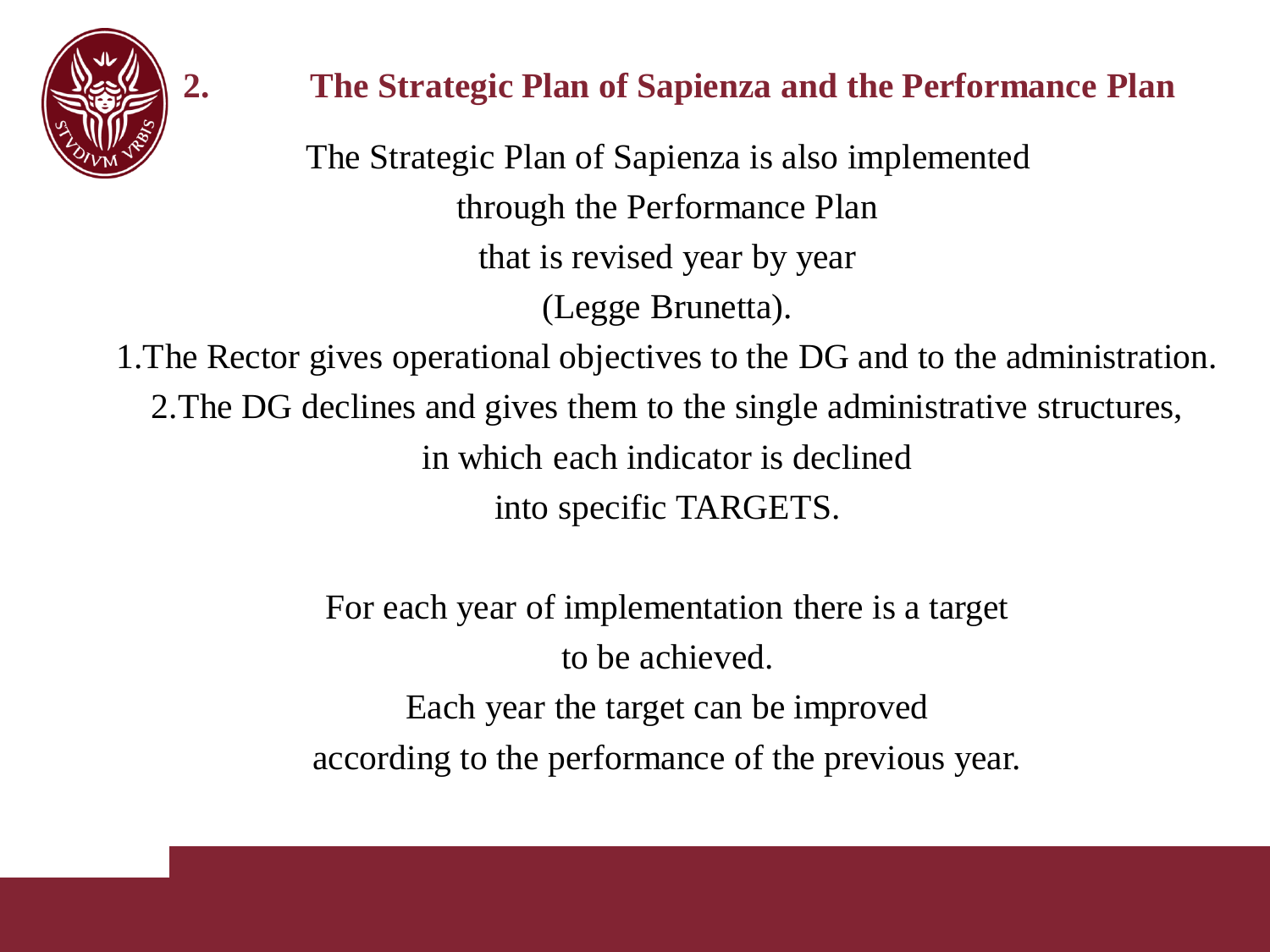

To sum up: Each main **Strategic Objective - SO** is declined into **Operational Objectives – OO** of the **DG** and turned down into **Operational Objectives** of the **Administration**. Each OO has its own **IMPACT INDICATORS**.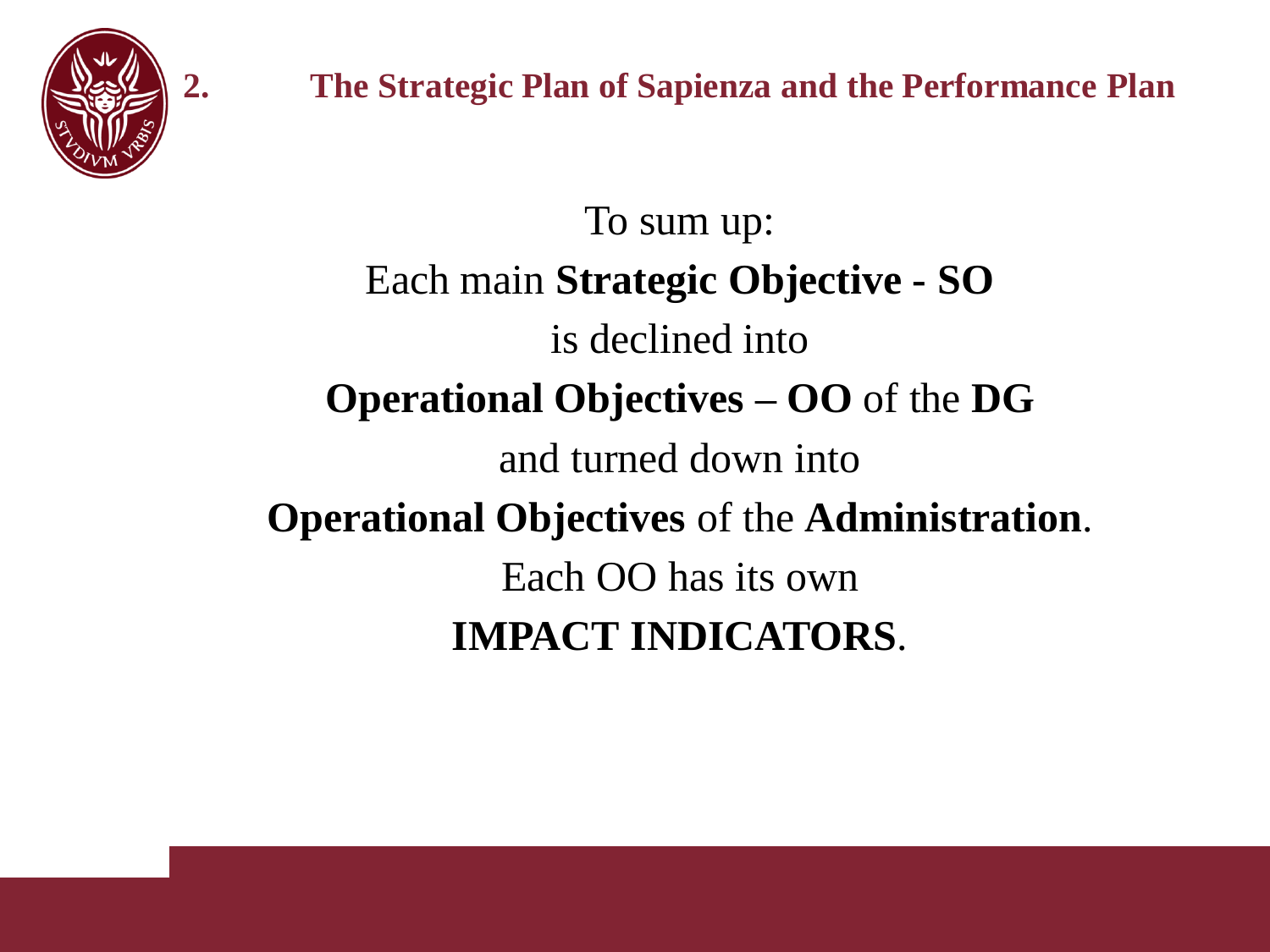

# Indicators try to comply with the SMART principle: Specific Measurable Achievable Realistic Time-based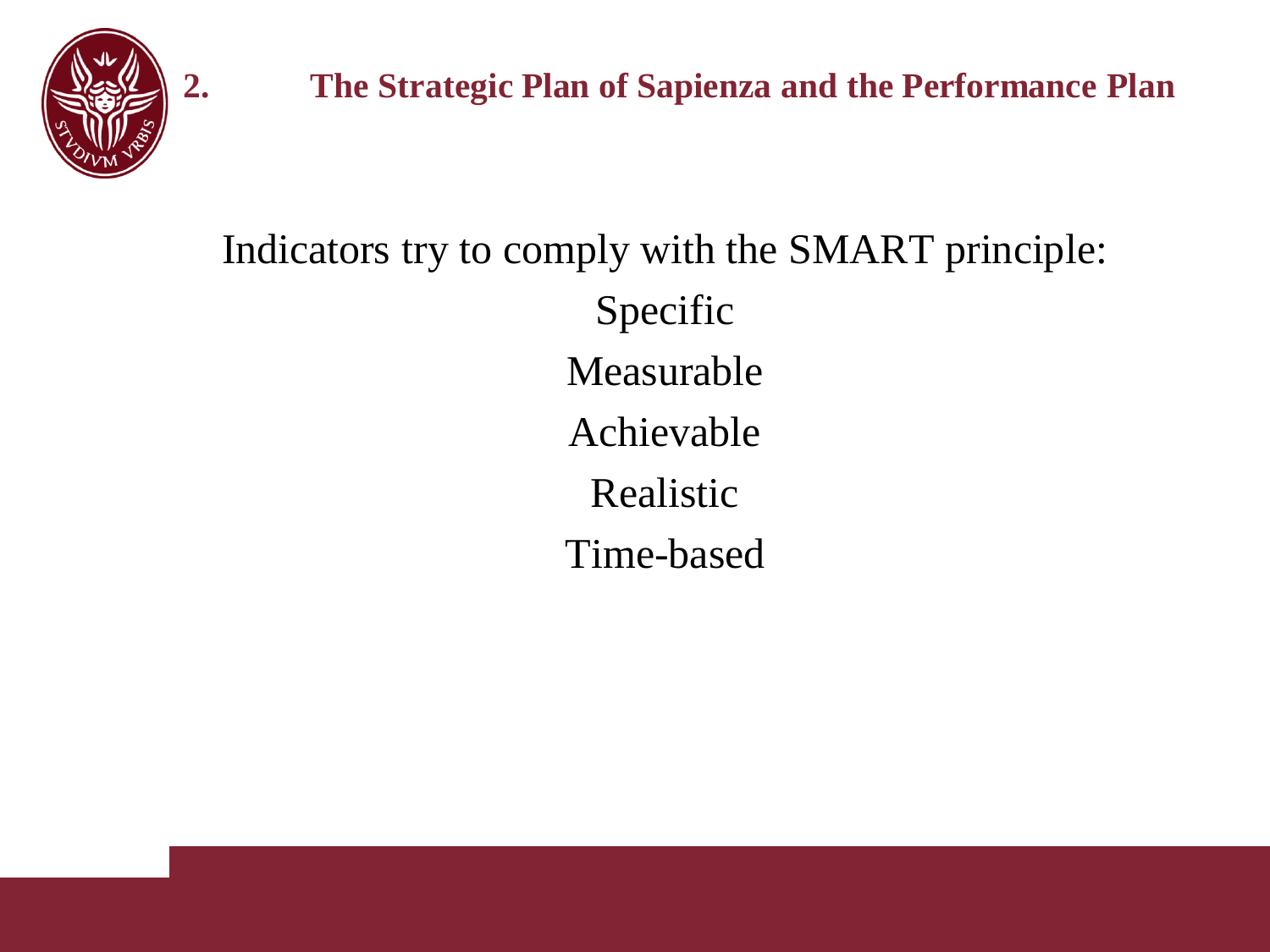

# Examples of the main **operational objectives** set in the SP 2013-2015 for

- Research
- Strengthen administrative offices in charge of international/EU funding
	- Establish an office in Brussels
	- Plan the start of new research promotional activities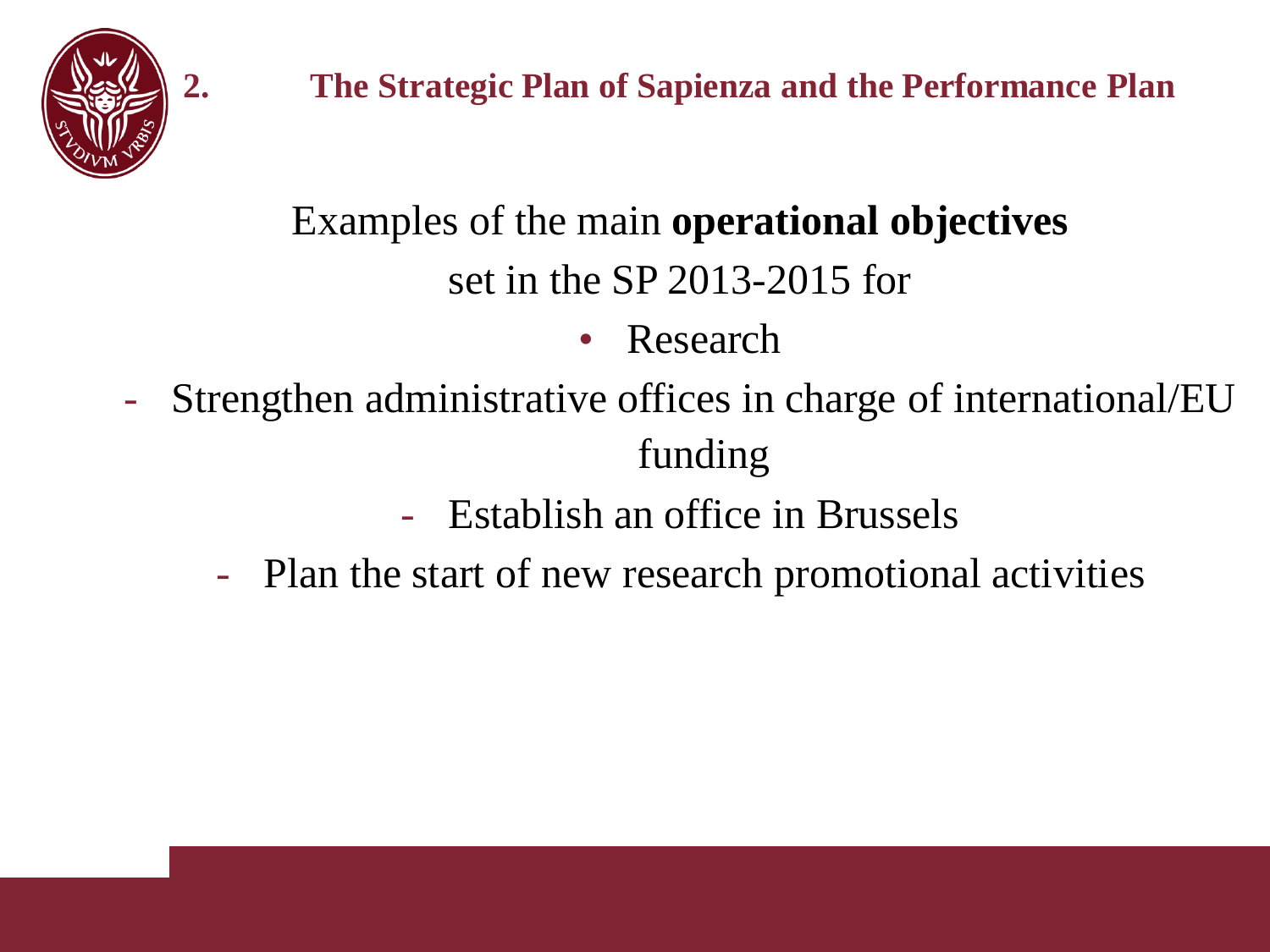

**2. The Strategic Plan of Sapienza and the Performance Plan**

The **Performance Plan** of Sapienza is structured in one table. The table is divided into 8 columns: Strategic objective Strategic Objective/Operational Objective of the DG Operational Objectives Area/s Organizational Units Indicator Target previous year Target following year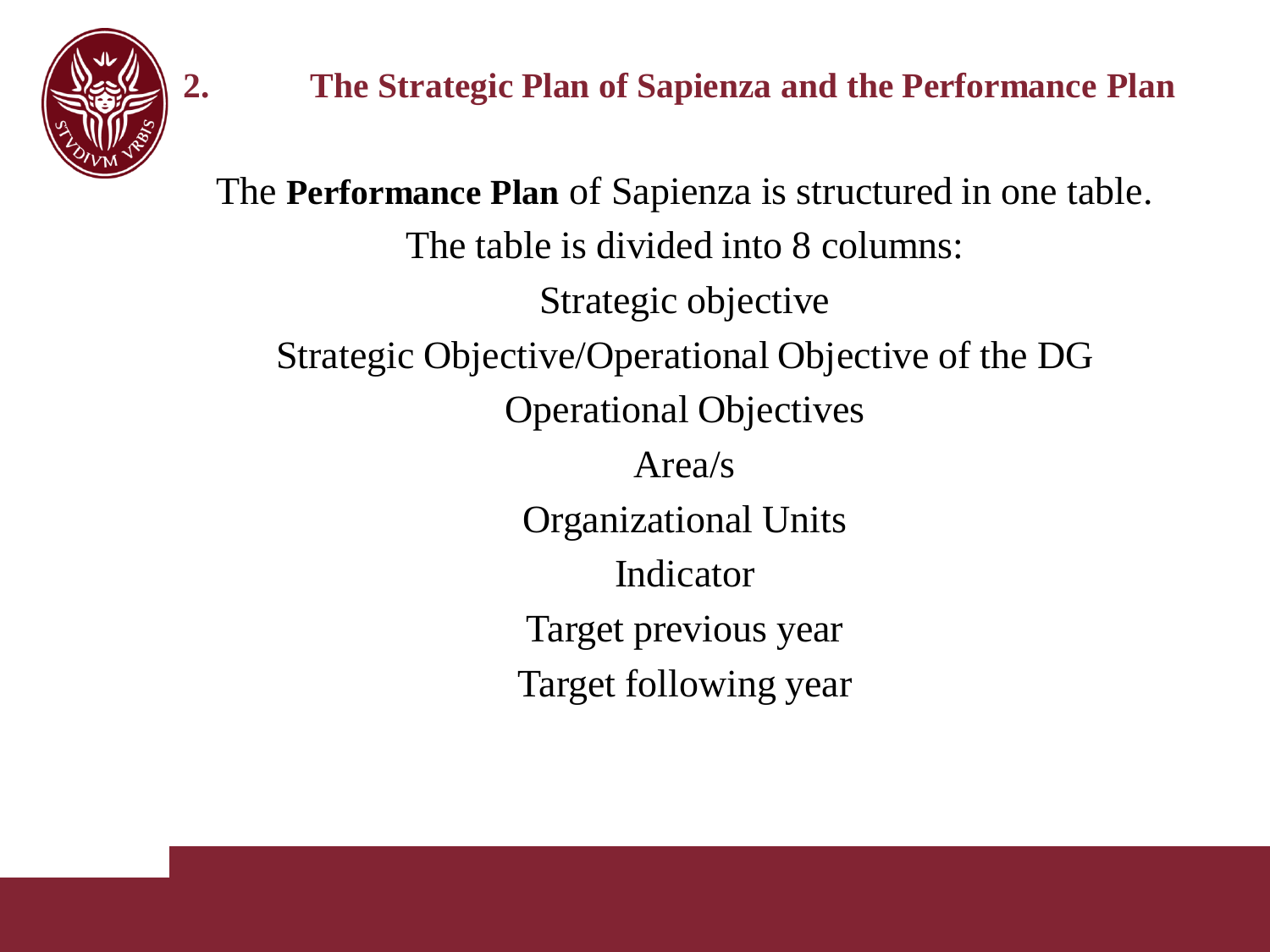

- $\checkmark$  Each end of year we prepare a report for the achieved objectives/indicators
	- $\checkmark$  Such report is based on schemes to be filled in
- $\checkmark$  The schemes are collected by the administrative Strategic Support Office
- $\checkmark$  If the system works and the objective is achieved there are awards and benefits
	- IMPORTANCE OF DATABASES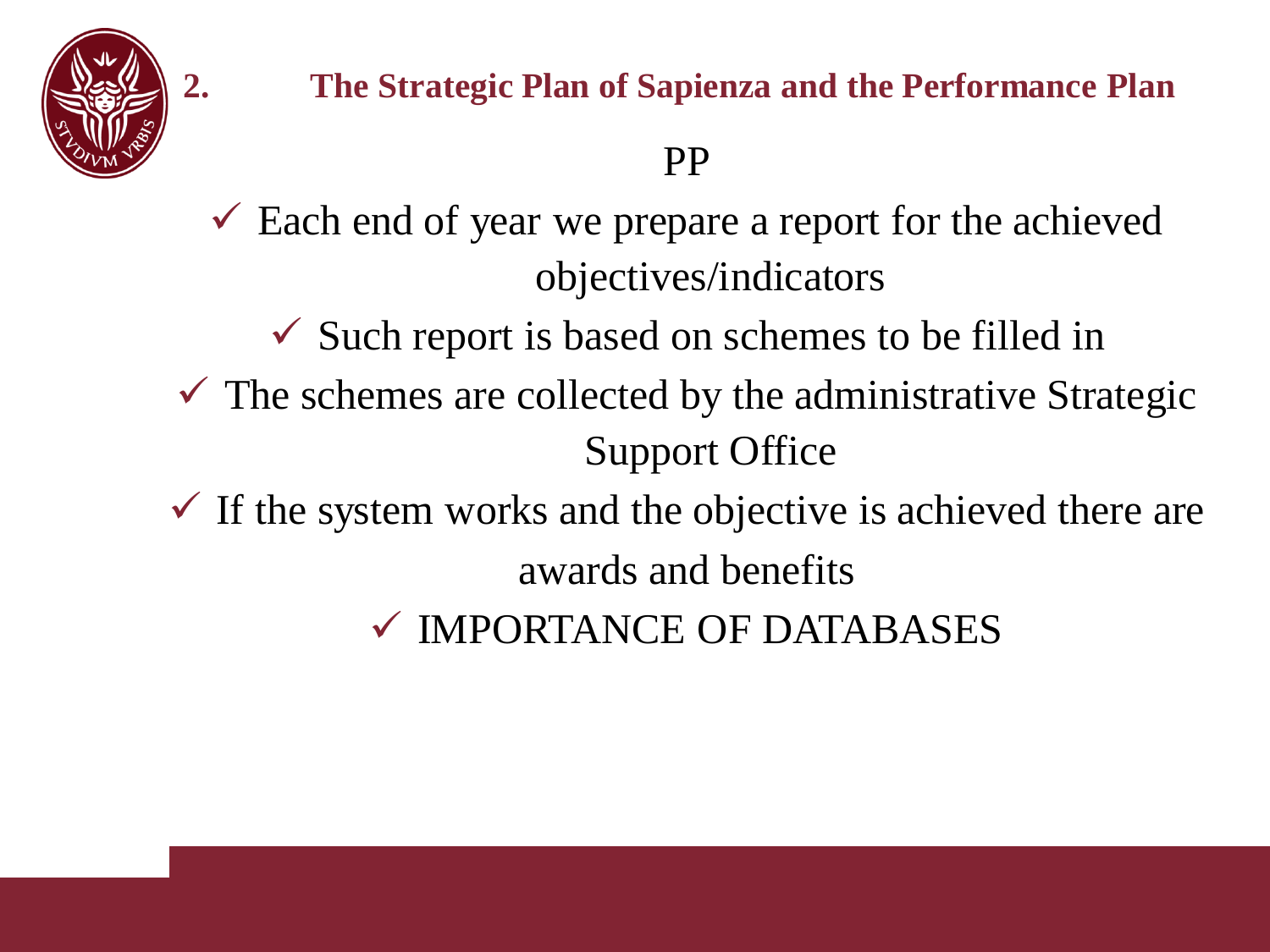

# **3. Assessment and monitoring activities**

## **EXTERNAL ENTITY**

### MIUR – Ministry of Education University and Research

ANVUR – National Agency for Evaluation of University and Research

- Defines indicators and parameters to allocate public funding
- Evaluates the efficiency/efficacy of Ministry funding programmes
	- Evaluates the incentives system set up by the Ministry aimed at allocating awarding funding

Quality, accreditation and research - AVA Task on evaluation of performance did not start yet Only monitoring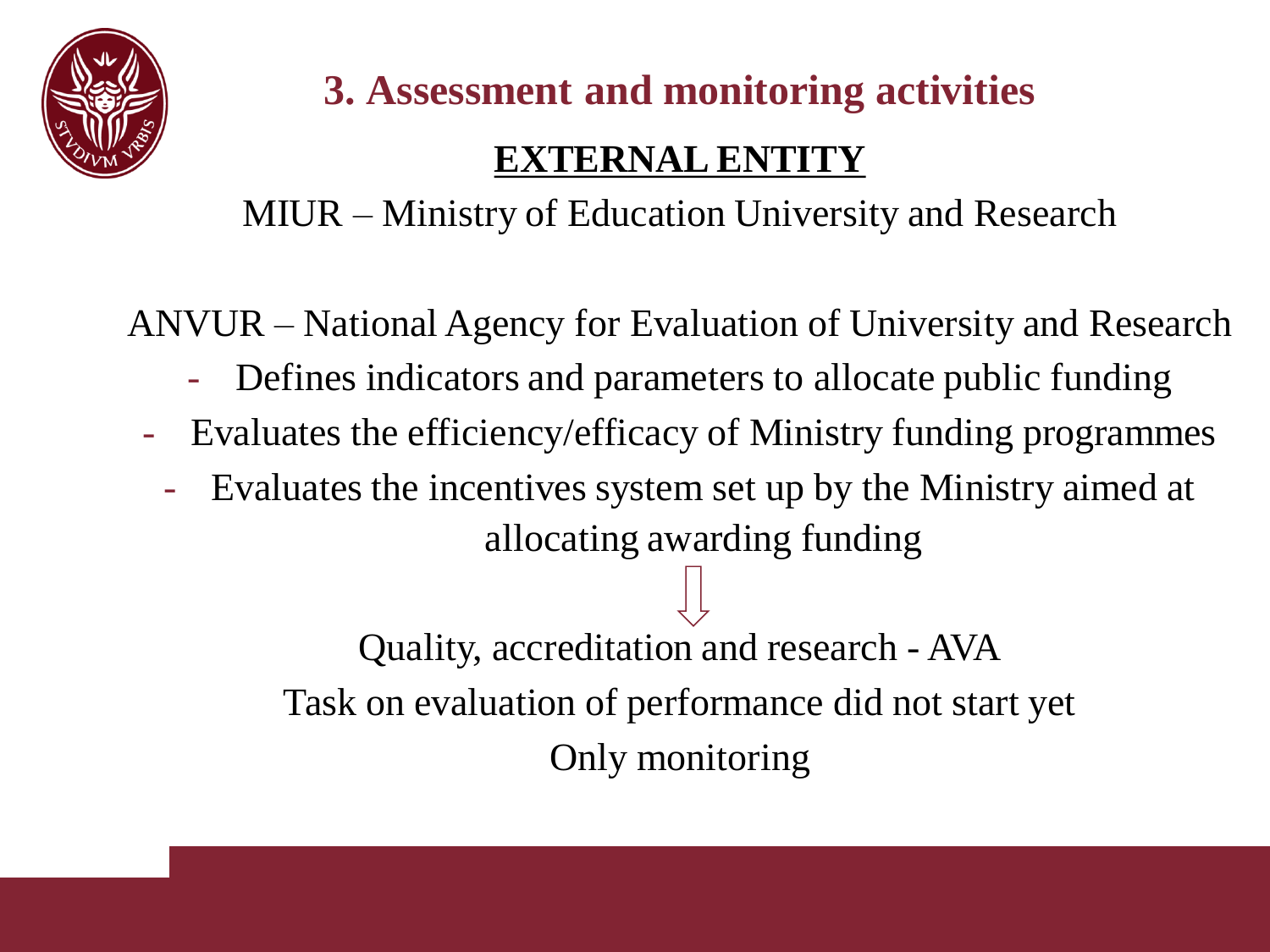

# **3. Assessment and monitoring activities**

# Who makes the assessment of universities performance? **INTERNAL ENTITIES**

Since the year 2009 Sapienza has an internal evaluation body QUALITY TEAM supported by an ADMINISTRATIVE OFFICE but there is also a statutory body, namely EVALUATION BOARD (Nucleo di Valutazione, 1993) that together with Rector, Administration Board, Academic Senate and Director General defines

- the university Quality Assurance policy (also SP)
- the Quality **objectives** to be achieved in the frame of the **indicators** and **parameters** established by ANVUR to the Ministry

EB is the link between University-Ministry and University-ANVUR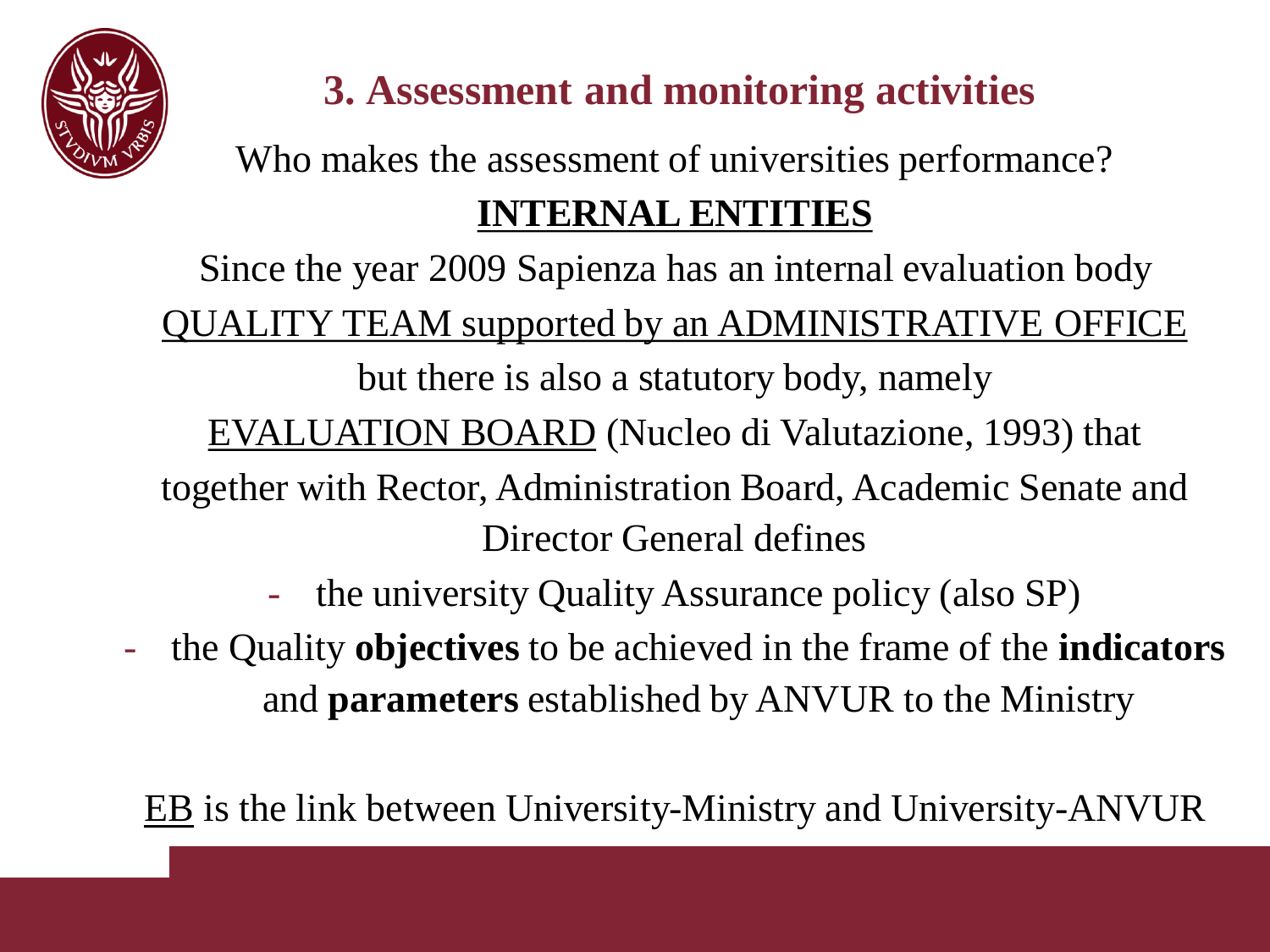

### **Sapienza University of Rome International Rankings**

### **Sapienza is present in all major international rankings**



**#148**



*The QS World University Rankings* by Subject 2015 highlights Sapienza as the first Italian University for Physics & Astronomy



The 2015-2016 Times Higher Education World University Rankings judges Sapienza the first Italian University in Arts & Humanities